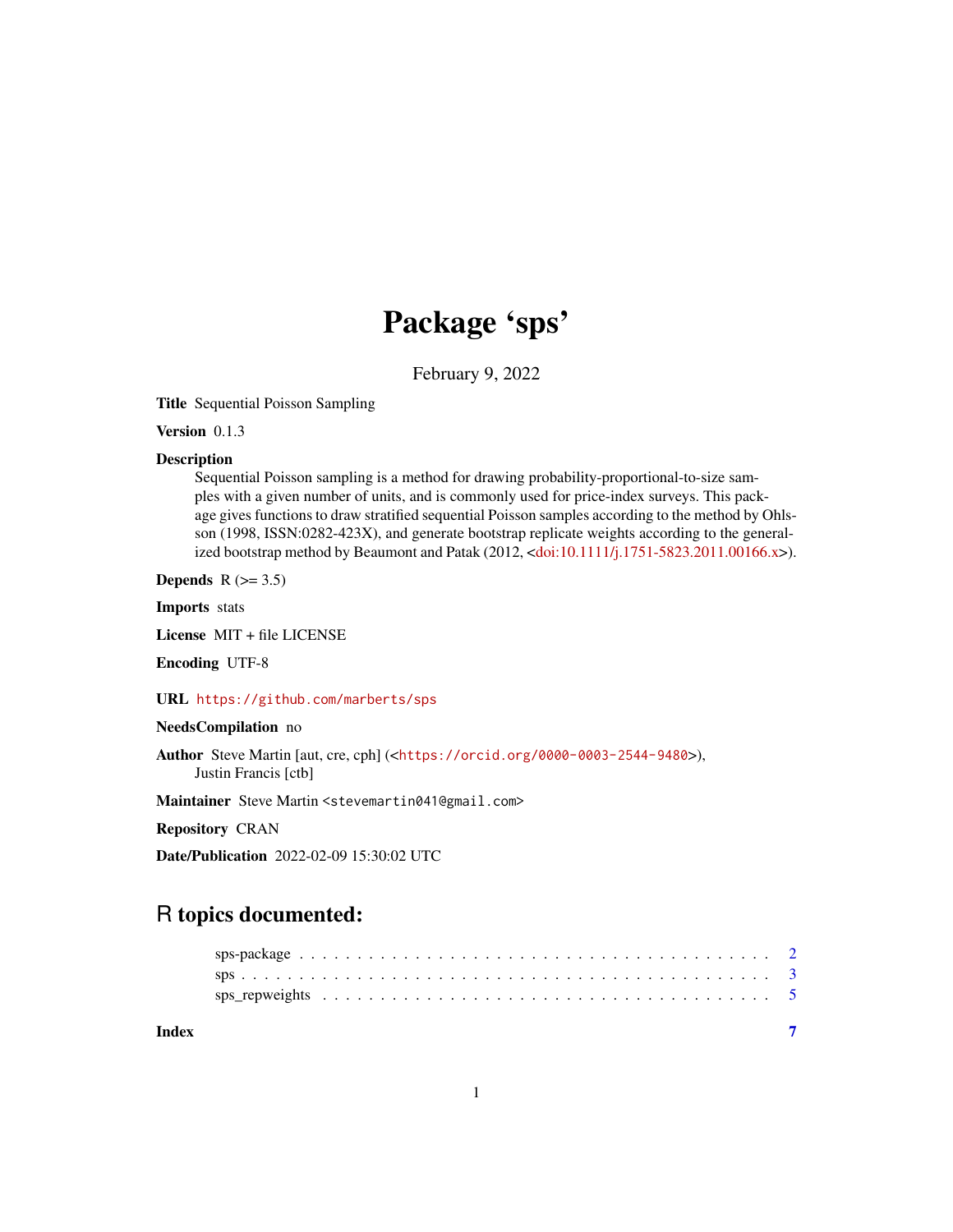<span id="page-1-0"></span>

#### Description

Sequential Poisson sampling is a method for drawing probability-proportional-to-size samples with a given number of units, and is commonly used for price-index surveys. This package gives functions to draw stratified sequential Poisson samples according to the method by Ohlsson (1998), and generate bootstrap replicate weights according to the generalized bootstrap method by Beaumont and Patak (2012).

#### Usage

Given a vector of sizes for units in a population (e.g., revenue for sampling businesses) and a desired sample size, a stratified sequential Poisson sample can be drawn with the [sps\(\)](#page-2-1) function. The design weights for a sample can then be used to generate bootstrap replicate weights with the [sps\\_repweights\(\)](#page-4-1) function.

Sequential Poisson sampling is often used to sample data for price indexes. Balk (2008, chapter 5) discusses the construction of price indexes when data are sampled using probability-proportionalto-size methods, and their resulting statistical properties (although these results are not directly applicable to sequential Poisson sampling because the method is only approximately proportional to size; see Ohlsson (1998, proposition 2.2) for details). The CPI manual (2020, chapter 4) details other sampling methods that are used for price data.

#### Author(s)

Maintainer: Steve Martin <stevemartin041@gmail.com>

Other contributors:

• Justin Francis

#### References

Balk, B. M. (2008). *Price and Quantity Index Numbers*. Cambridge University Press.

Beaumont, J.-F. and Patak, Z. (2012). On the Generalized Bootstrap for Sample Surveys with Special Attention to Poisson Sampling. *International Statistical Review*, 80(1): 127-148.

ILO, IMF, OECD, Eurostat, UN, and World Bank. (2020). *Consumer Price Index Manual: Theory and Practice*. International Monetary Fund.

Ohlsson, E. (1998). Sequential Poisson Sampling. *Journal of Official Statistics*, 14(2): 149-162.

#### See Also

<https://github.com/marberts/sps>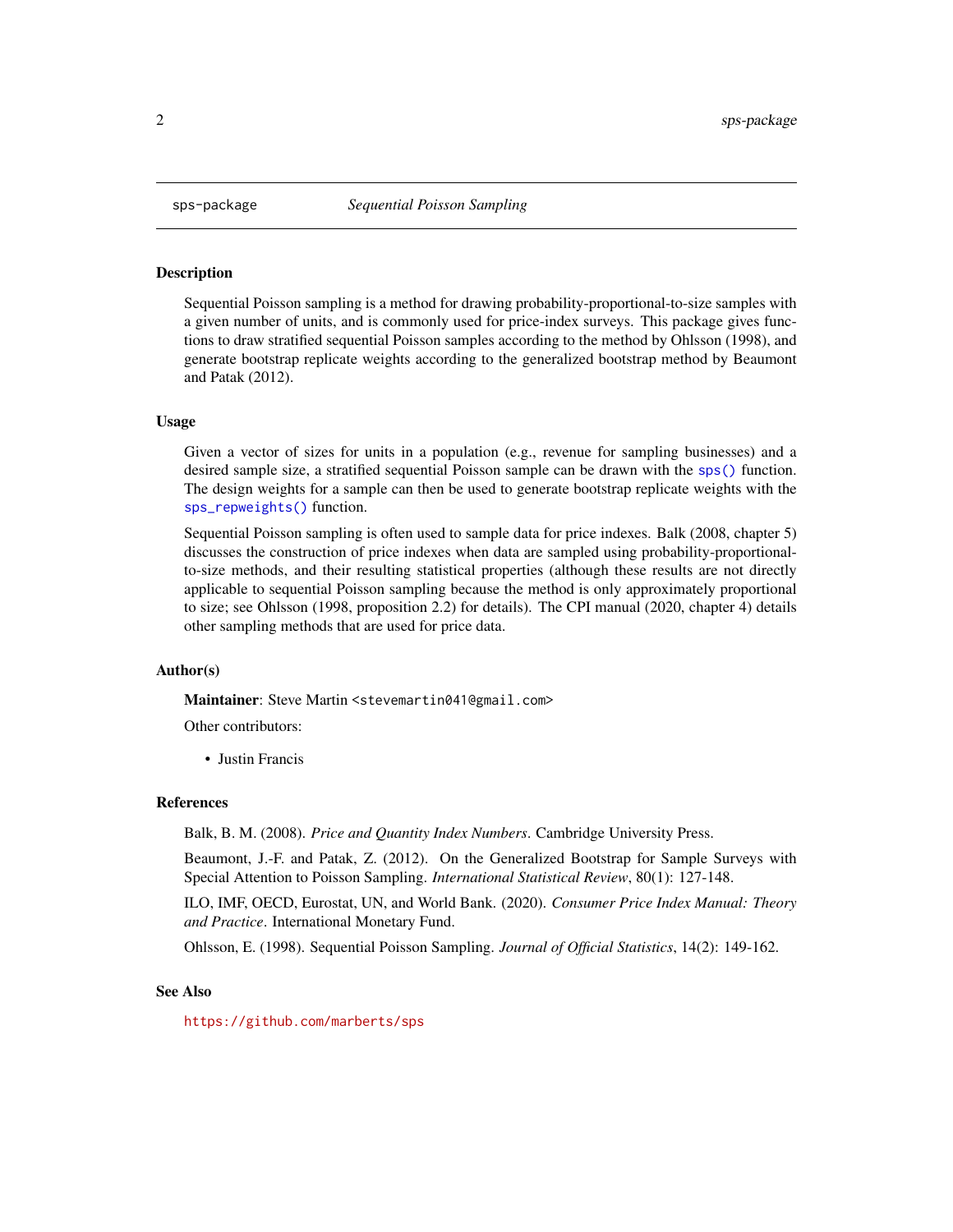#### <span id="page-2-1"></span><span id="page-2-0"></span>Description

Draw a stratified probability-proportional-to-size sample according to the sequential Poisson sampling method by Ohlsson (1998), with the option of an allocation proportional to size.

#### Usage

```
sys(x, n, s = rep(1, length(x)), prn = NULL)## S3 method for class 'sps'
weights(object, ...)
```
 $prop\_allocation(x, N, s = rep(1, length(x)))$ 

#### Arguments

| $\mathsf{x}$ | A strictly positive and finite numeric vector of sizes for units in the population<br>(e.g., revenue for drawing a sample of businesses).                        |
|--------------|------------------------------------------------------------------------------------------------------------------------------------------------------------------|
| n            | A positive vector of integers giving the sample sizes for each stratum, ordered<br>according to the levels of s. Non-integers are truncated towards 0.           |
| S            | A factor, or something that can be coerced into one, giving the strata associated<br>with x. The default is to place all units into a single stratum.            |
| prn          | A numeric vector of permanent random numbers distributed uniform between<br>0 and 1, the same length as x. The default does not use permanent random<br>numbers. |
| object       | An object of class sps, as made by sps().                                                                                                                        |
| N            | A positive integer giving the total sample size across all strata $(i.e., sum(n))$ .<br>Non-integers are truncated towards 0.                                    |
| $\cdots$     | Further arguments passed to or used by methods.                                                                                                                  |

#### Details

The details of the sequential Poisson sampling procedure are in sections 2.2 to 2.4 of Ohlsson (1998). Briefly, for a single stratum, all units in the population with an inclusion probability,  $nx/\sum x$ , greater than or equal to 1 are placed into a take-all stratum. This process is repeated until all the inclusion probabilities are less than 1.

The remaining units in the sample belong to the take-some stratum, and are drawn by assigning each unit a value  $\xi = u/x$ , where u is from  $U(0, 1)$ . If prn != NULL, then the corresponding values for prn are used instead of generating random values. The units with the smallest values for  $\xi$  are included in the sample. In the unlikely event of a tie, the first unit is included in the sample. This is the same method used by PROC SURVEYSELECT in SAS with METHOD = SEQ\_POISSON.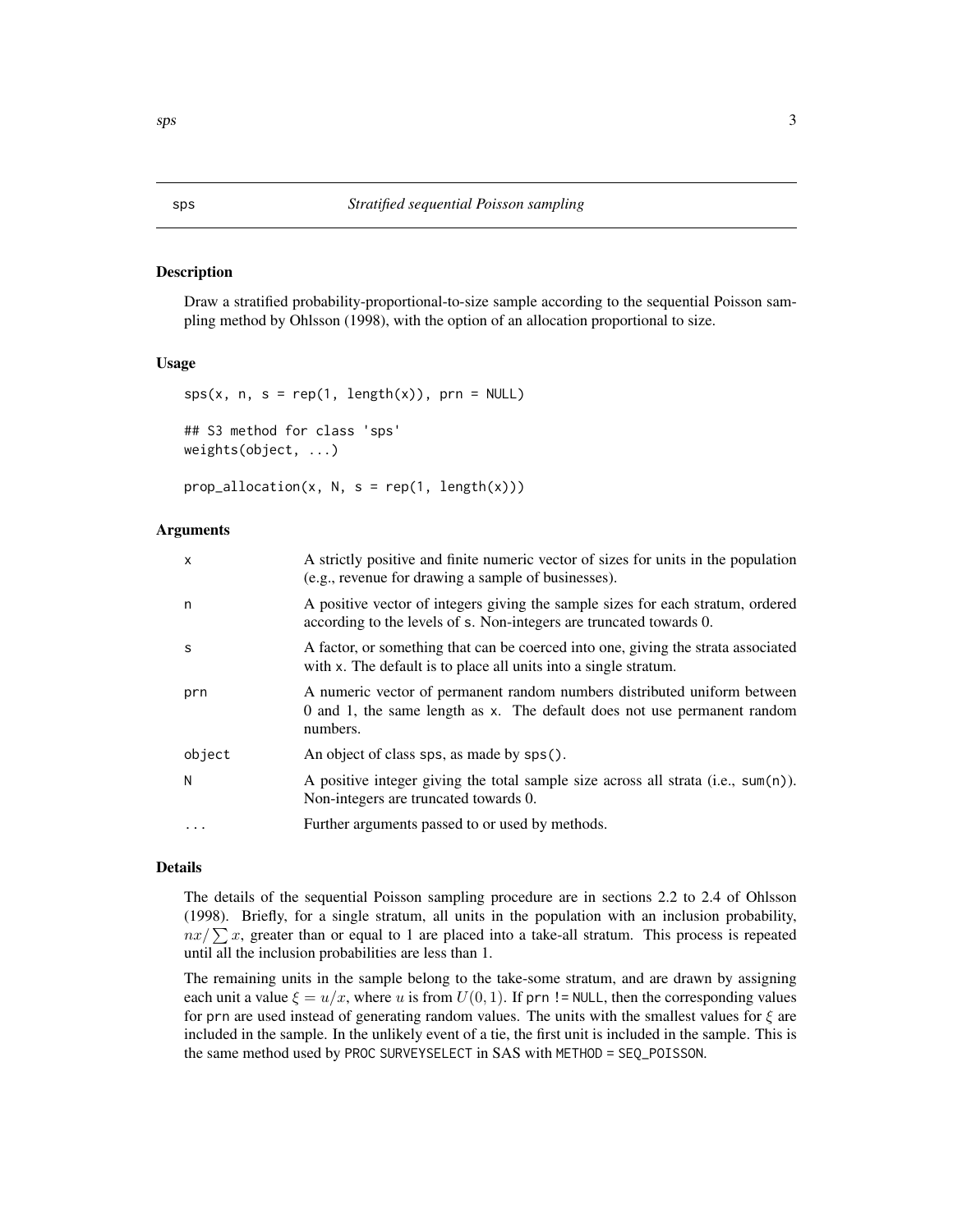<span id="page-3-0"></span>

The prop\_allocation() function gives a sample size for each stratum that is proportional to x using largest-remainder rounding (so that they add up to N). In cases where the number of units in a stratum is smaller than its allocation, the allocation for that stratum is set to the number of available units in that stratum, with the remaining sample size reallocated to other strata proportional to x. This is similar to PROC SURVEYSELECT in SAS with ALLOC = PROPORTIONAL.

#### Value

sps() returns an object of class sps. This is a numeric vector of indices for the units in the population that form the sample, along with a weights attribute that gives the design weights for each unit in the sample (keeping in mind that sequential Poisson sampling is only approximately probabilityproportional-to-size), and a levels attribute that gives whether a sampled unit belongs to the takeall stratum or take-some stratum. weights() can be used to access the design weights attribute of an sps object, and [levels\(\)](#page-0-0) can be used to access the strata. [Mathematical and binary/unary](#page-0-0) [operators](#page-0-0) strip these attributes, as does replacement.

prop\_allocation() returns a named numeric vector of sample sizes for each stratum in s.

#### References

Ohlsson, E. (1998). Sequential Poisson Sampling. *Journal of Official Statistics*, 14(2): 149-162.

#### See Also

[sps\\_repweights](#page-4-1) for generating bootstrap replicate weights.

The UPpoisson() function in the **sampling** package for regular Poisson sampling.

The pps package for other probability-proportional-to-size sampling methods.

The strAlloc() function in the **PracTools** package for other allocation methods.

#### Examples

 $x \leq -c(1:10, 100)$  # sizes in the population

```
# Draw a sample
(samp < - sps(x, 5))# Get the design (inverse probability) weights
weights(samp)
# All units except 11 are in the take-some (TS) stratum
levels(samp)
# Example of a stratified sample
strata <- rep(letters[1:4], 5)
sps(1:20, c(4, 3, 3, 2), strata)
# Proportional allocation
(allocation <- prop_allocation(1:20, 12, strata))
sps(1:20, allocation, strata)
```
# It can be useful to set 'prn' in order to extend the sample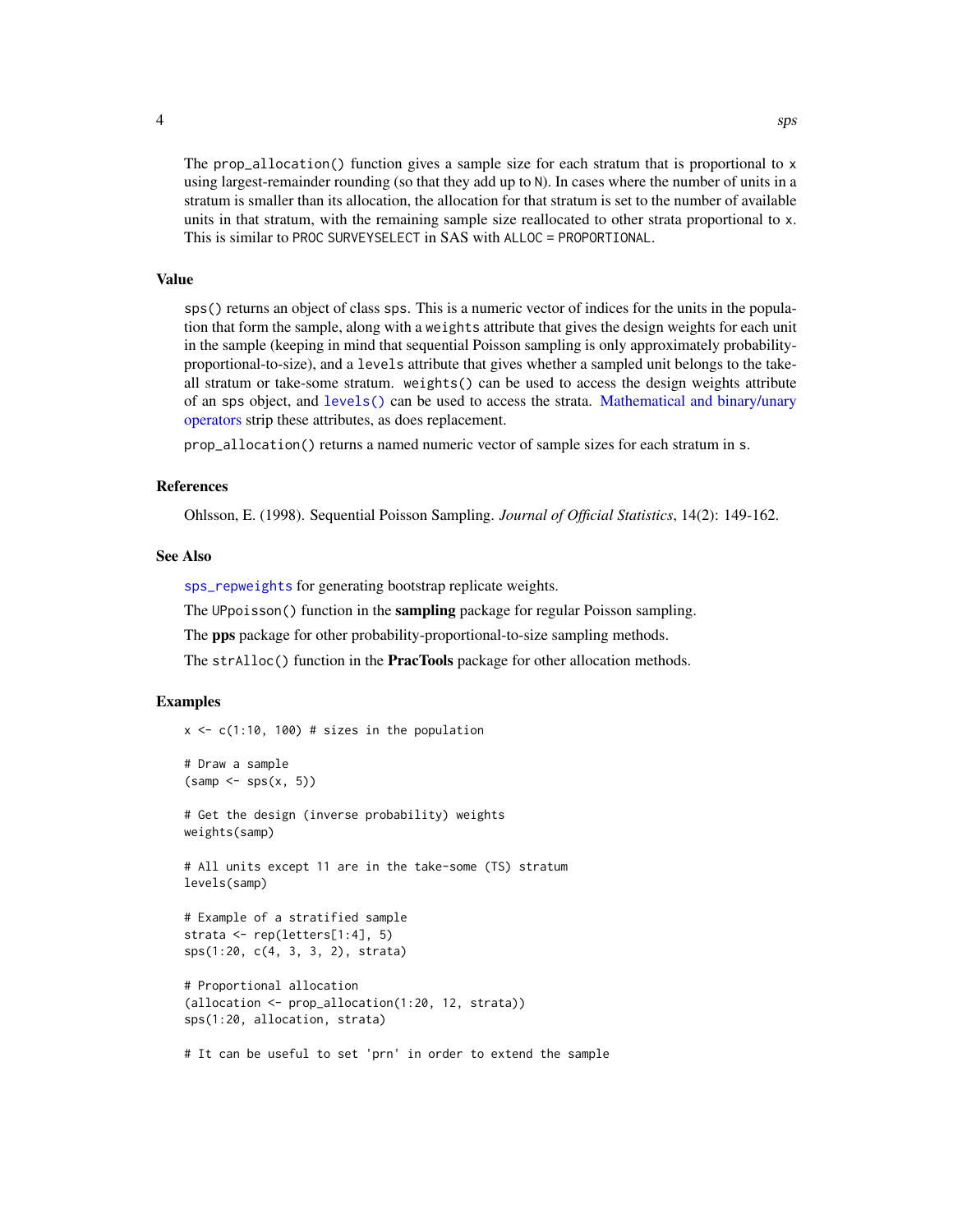```
# to get a fixed net sample
u < - runif(11)
(samp < - sps(x, 6, prn = u))sys(x[-samp[5]], 5, prn = u[-samp[5]]) # removing unit 5 gives the same net sample
```
<span id="page-4-1"></span>sps\_repweights *Bootstrap replicate weights for sequential Poisson sampling*

#### Description

Produce bootstrap replicate weights that are appropriate for sequential Poisson sampling using the generalized bootstrap method by Beaumont and Patak (2012).

#### Usage

 $sps_repweights(w, B = 1000, tau = 1, dist = NULL)$ 

#### Arguments

| W    | A numeric vector of design weights for a sequential Poisson sample.                                                                                                                              |
|------|--------------------------------------------------------------------------------------------------------------------------------------------------------------------------------------------------|
| B    | An integer that gives the number of bootstrap replicates (1,000 by default). Non-<br>integers are truncated towards 0.                                                                           |
| tau  | A number greater than or equal to 1 that gives the rescale factor for the bootstrap<br>weights. Setting to 1 (the default) does not rescale the weights.                                         |
| dist | A function that produces random deviates with mean 0 and standard deviation<br>1, such as rnorm. The default uses the pseudo-population method from section<br>4.1 of Beaumont and Patak (2012). |

#### Details

The details of the method for generating bootstrap replicates are in sections 4 and 6 of Beaumont and Patak (2012). Briefly, their method involves finding a vector of adjustments  $a$  for each bootstrap replicate and calculating the replicate weights as  $aw$ , where w is a vector of design weights (inverse of the inclusion probabilities).

The default pseudo-population method randomly rounds  $w$  for each replicate to produce a collection of integer weights  $w'$  that are used to generate a random vector  $b$  from a binomial distribution. The vector of adjustments is then  $a = 1 + b - w'/w$ . Specifying a deviates-generating function for dist will use this function to make a random vector  $d$  that is used to make an adjustment  $a = 1 + d\sqrt{1 - 1/w}.$ 

These adjustments can be rescaled by a value  $\tau \geq 1$  to prevent negative replicate weights. With this rescaling, the adjustment becomes  $(a + \tau - 1)/\tau$ . If  $\tau > 1$  then the resulting bootstrap variance estimator should be multiplied by  $\tau^2$ .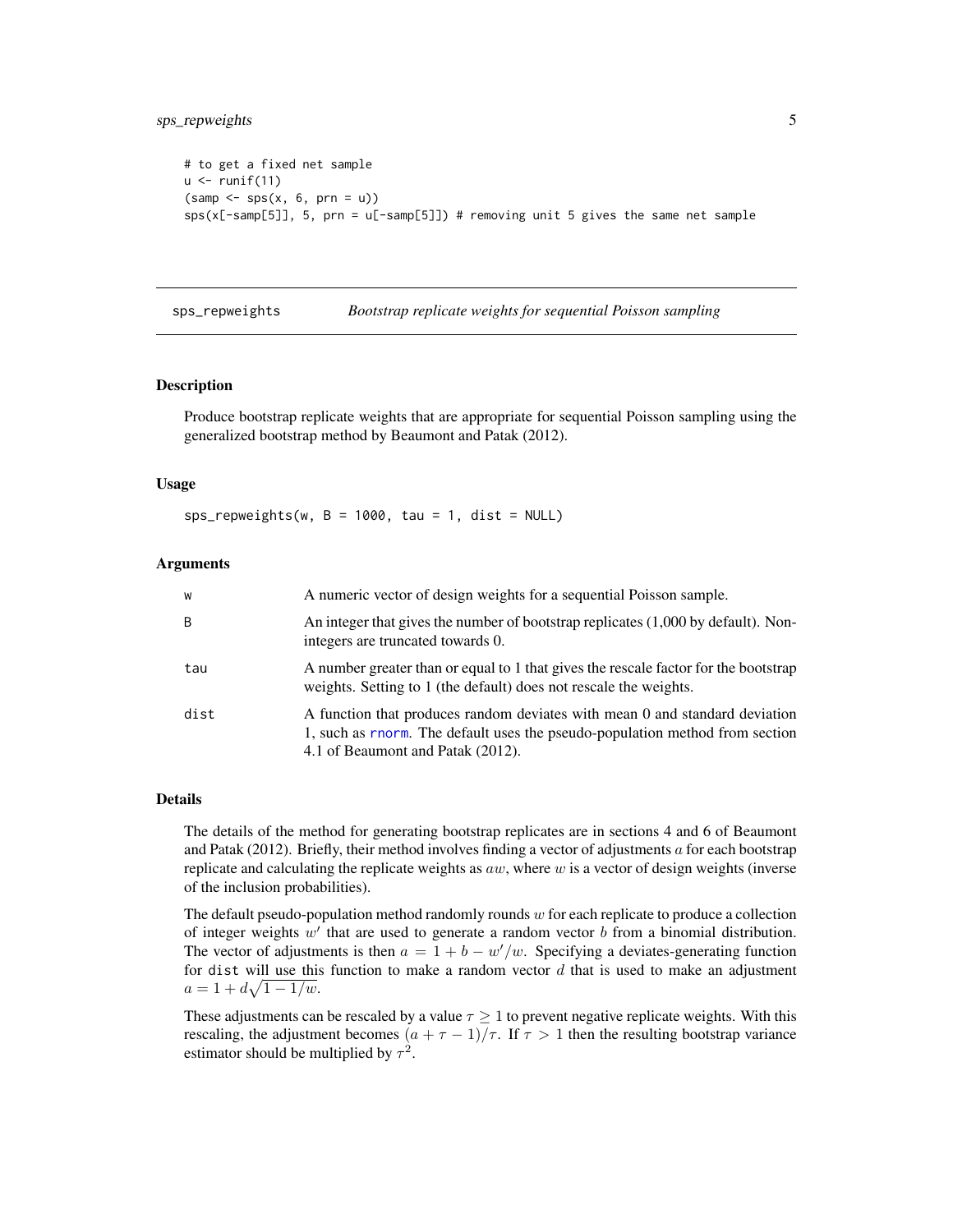#### <span id="page-5-0"></span>Value

An object of class sps\_brw. This is a matrix of bootstrap replicate weights with B columns (one for each replicate) and length(w) rows (one for each unit in the sample), with the value of tau as an attribute. Any names for w are kept as row names.

There are currently no interesting methods for this class.

#### References

Beaumont, J.-F. and Patak, Z. (2012). On the Generalized Bootstrap for Sample Surveys with Special Attention to Poisson Sampling. *International Statistical Review*, 80(1): 127-148.

#### See Also

[sps](#page-2-1) for drawing a sequential Poisson sample.

#### Examples

 $x \leq -c(1:10, 100)$  # sizes in the population

```
# Draw a sample
(samp < - sps(x, 5))
```
# Make some bootstrap replicates sps\_repweights(weights(samp),  $B = 5$ ) # pseudo-population method

sps\_repweights(weights(samp),  $B = 5$ , dist = rnorm) # standard-normal method

 $sps_repweights(weights(samp), B = 5, dist = function(x) resp(x) - 1) # exponential method$